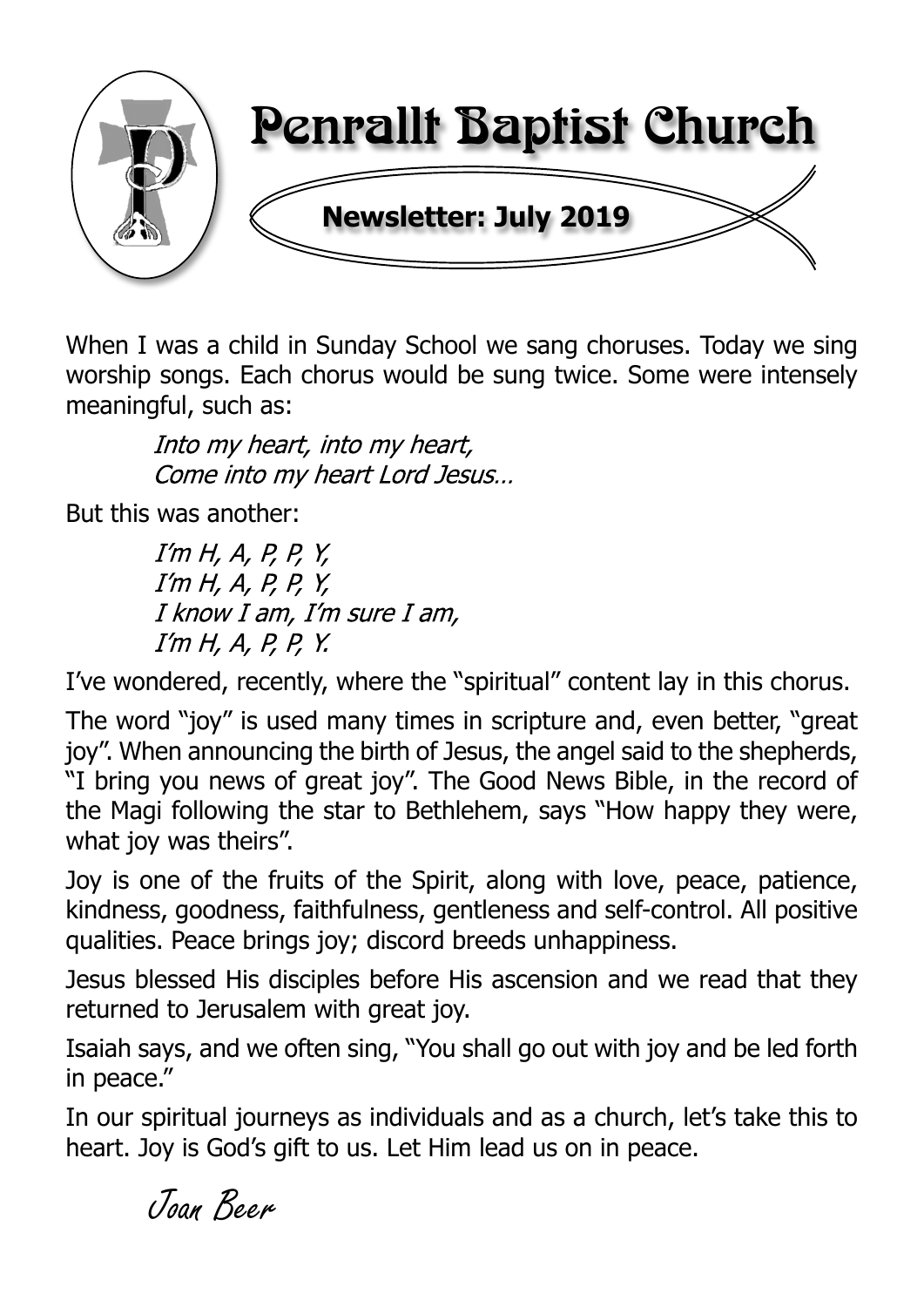# **Services This Month**

Revd. John Thompson is the pastor of Llanelwy Community Church and is our Moderator during our current pastoral vacancy. The other preachers and leaders are all members of Penrallt.

#### **7th July**

| 10:30am Every one of us shall give an account Acts 17:22-31; |                 |  |  |
|--------------------------------------------------------------|-----------------|--|--|
| Preacher: Donald Poirot                                      | Hebrews 9:27    |  |  |
| 6:00pm Communion Service                                     |                 |  |  |
| Jesus – our model for worship                                | Hebrews ch. 8-9 |  |  |
| Preacher: James Goodman                                      |                 |  |  |

# **14th July**

|  | 10:30am The Samaritan, the Woman, the Messiah |                  |  |
|--|-----------------------------------------------|------------------|--|
|  | Preacher: Billie Elliott                      | John 4:1–26      |  |
|  | 6:00pm Love yourself?                         | Leviticus 19:18; |  |
|  | Preacher: Andrew March                        | 1 John 3:21–23   |  |

### **21st July**

- 10:30am Family service led by John Thompson.
- 6:00pm **Living for God** 1 Peter 4 Preacher: Roger Borlace

### **28th July**

- 10:30am Family Communion service led by Joan & Neil Rymer.
- 6:00pm Service led by Matt & Rebecca Dawson.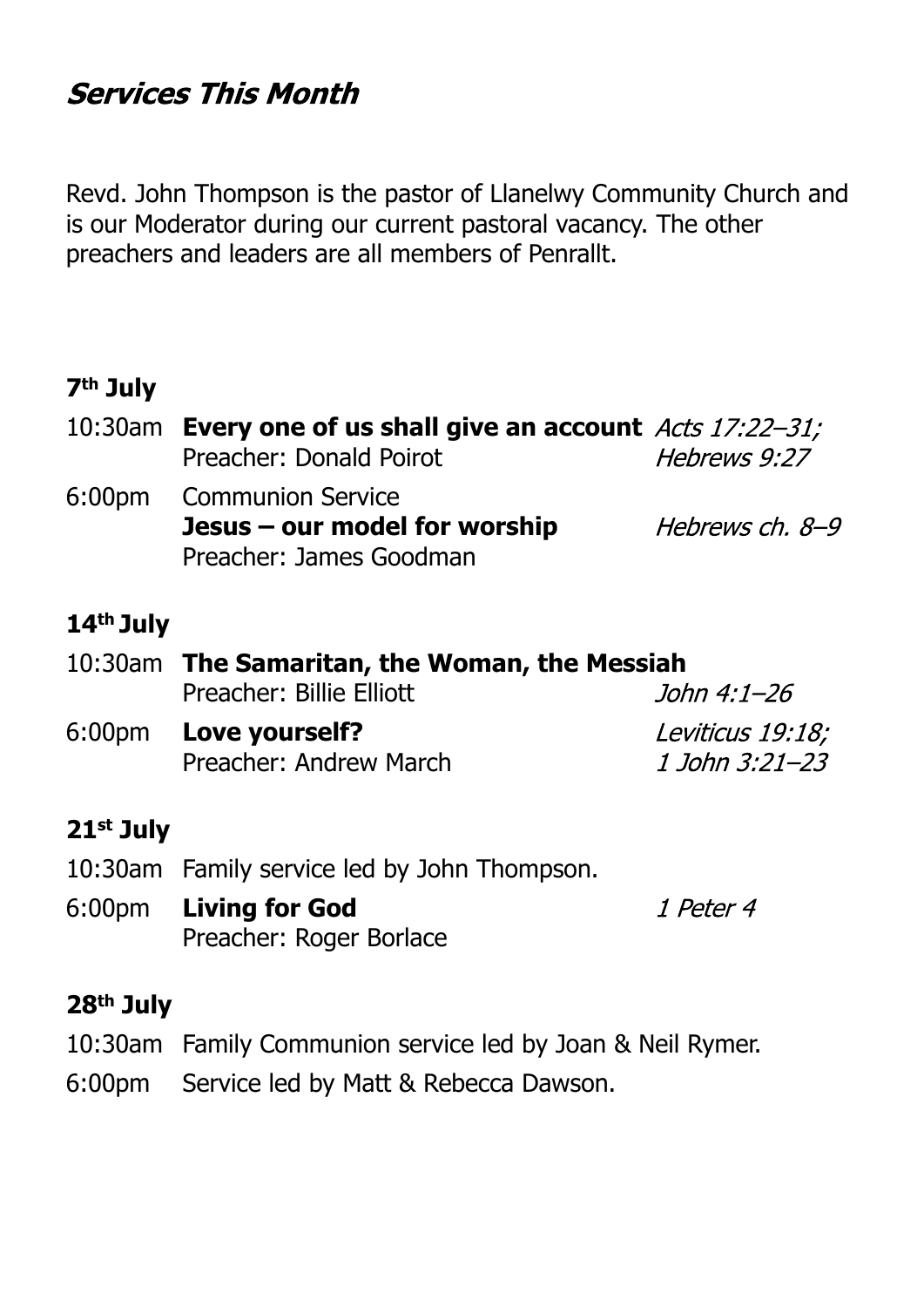# **Dates for Your Diary in June**

| <b>Saturdays</b>    | 8:30am             | Prayer meeting in the Twrgwyn Room.       |
|---------------------|--------------------|-------------------------------------------|
| <b>Monday 1</b>     | 7:30 <sub>pm</sub> | Church members' meeting.                  |
| Wednesday 3 10:30am |                    | Men's prayer meeting followed by coffee.  |
| <b>Thursday 11</b>  | 7:30 <sub>pm</sub> | Monthly prayer meeting in the chapel.     |
| <b>Monday 15</b>    | 10:30am            | Church Walk at Pensarn Station (Harlech). |

Please see later in this newsletter for more about many of these events.

# **Children's Birthdays in July**

- 2nd: Summer Wilson-Williams
- 13th: Cai Davies
- 19th: Katherine Adams / Ben Reid
- 25th: Patsy Bendall Jones
- 30th: Mark O'Malley

#### Deadline for next month's newsletter: Sunday 21st July

Please send information to Magnus (office@penrallt.org; 01248 353355). All notices (including alterations to standing information) should be submitted in writing (preferably by email) as early as possible.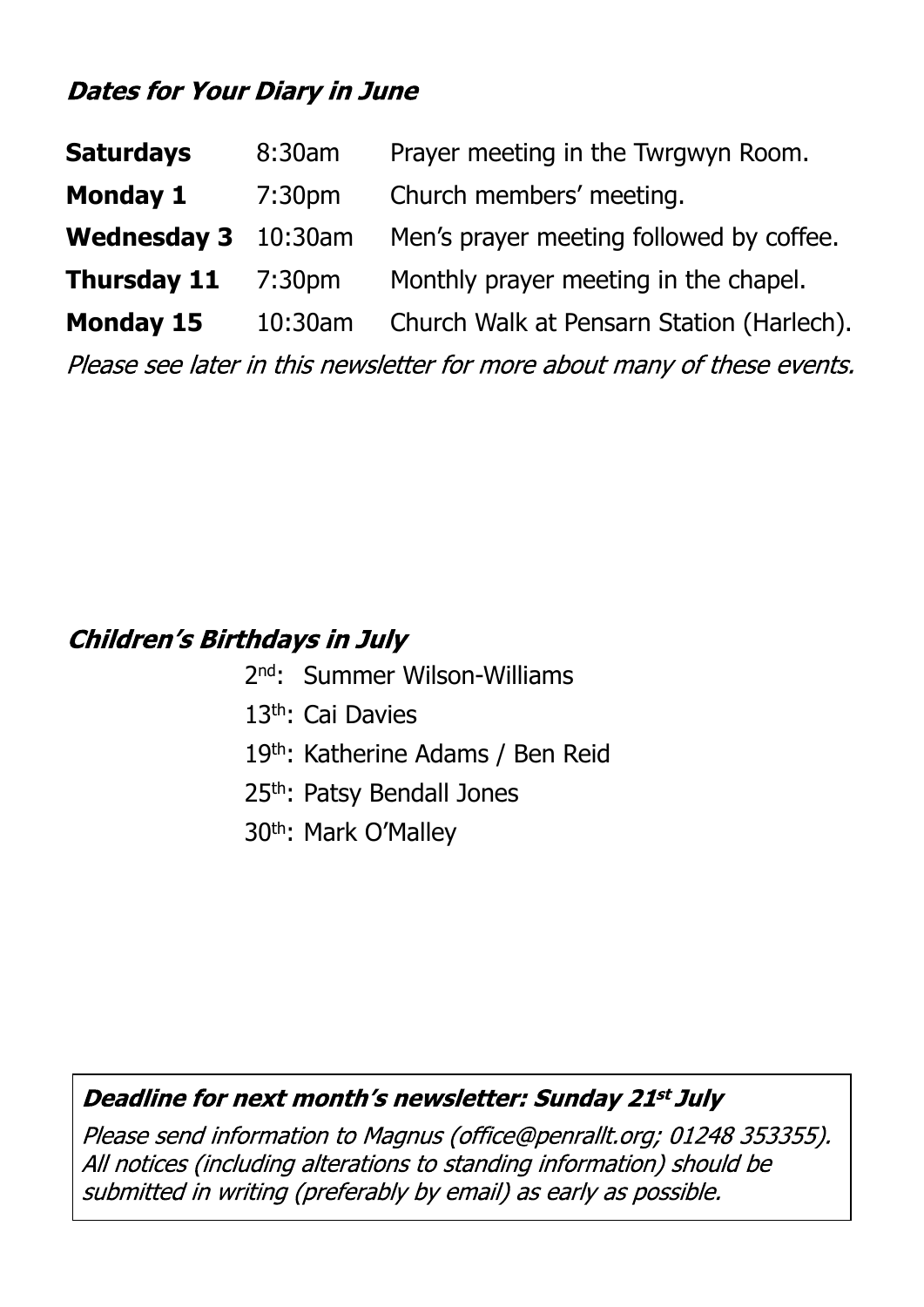# **Homegroups**

Many of our folk meet in small groups during the week for Bible study, prayer and fellowship. We encourage you to join one of these groups if you are able to. NB groups do not meet every week – please check with the named contact. All landline numbers below have the 01248 area code.

| <b>Day</b> | Time               | <b>Group Name</b>                    | <b>Contacts</b>                                     |
|------------|--------------------|--------------------------------------|-----------------------------------------------------|
| <b>Mon</b> | 7:00pm             | <b>Delta</b>                         | Brian Wheatcroft (602516)<br>Pat MacKenzie (670948) |
| <b>Tue</b> | 7:30 <sub>pm</sub> | Nilgiri                              | Joan Beer (353874)                                  |
| <b>Tue</b> | 7:30 <sub>pm</sub> | <b>Tyddyn Isaf</b><br>(Menai Bridge) | <b>Magnus Forrester-Barker</b><br>(717570)          |
| Wed        | 7:30pm             | <b>Nomads</b>                        | Pat & Roger Borlace<br>(713146)                     |
| <b>Thu</b> | 10:30am            | Llanfairpwll<br>(am)                 | Sue & Lawrence Moss<br>(713793)                     |
| <b>Thu</b> | 7:30 <sub>pm</sub> | Llanfairpwll<br>(pm)                 | Sue & Lawrence Moss<br>(713793)                     |
| <b>Fri</b> | 10:30am            | The Lydias                           | Freda Birchall (371316)<br>Lesley Jackson (680330)  |

### *◊* **Bible Unzipped**

Saturday 21st September 9:30am

This is a theological learning community that meets monthly on the third Saturday morning at Rhos on Sea URC Church. Bible Unzipped is entirely free though donations towards costs are welcome. For more information, please speak to Roger Malone or Magnus Forrester-Barker. There will not be sessions in July or August but we look forward to a very special morning in September with our guest speaker Rosa Hunt, co-principal of South Wales Baptist College.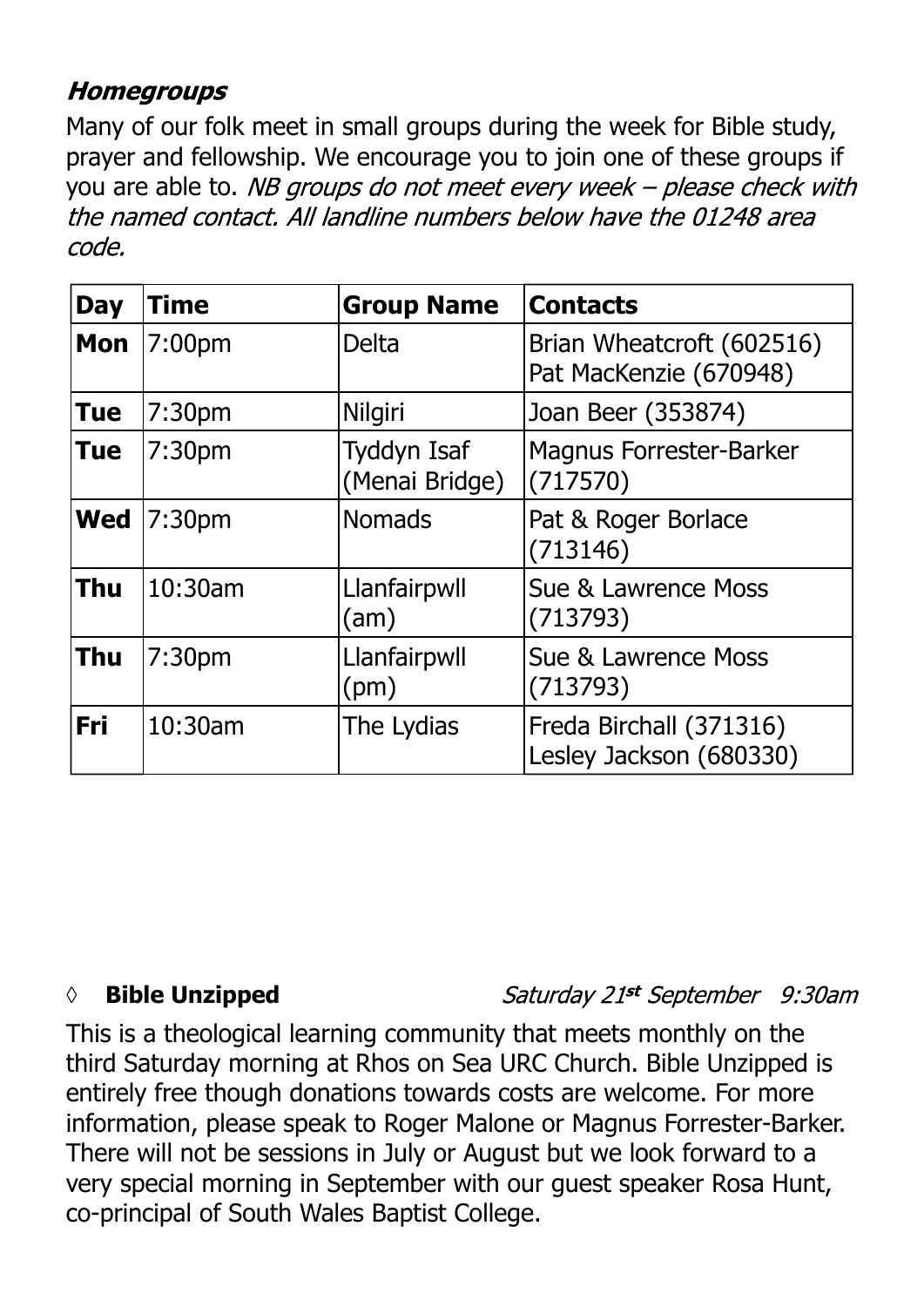#### *◊* **Church Lunch**

Sunday 7th July

As usual, there will be a (free) bring and share lunch after the morning service on the first Sunday of the month. Please bring enough buffetstyle food for yourself and one or two others. Visitors are very welcome (and are not expected to bring food).

Please note that there will be no church lunch in August.

#### *◊* **Church Walk**

Monday 15th July 10:30am

Thursday 11th July 7:30pm

Beginning from Pensarn Station (south of Harlech, allow an hour to travel and share transport as much as possible as there isn't overmuch parking space) at 10:30am. The walk is largely on little used country lanes so comfortable shoes or boots will be OK, bring a packed lunch and plenty to drink if it looks like being hot. We will visit a famous chapel where a striking picture was based; of a Welsh lady in traditional costume but her shawl seems to tell a different story. More details if required from Andrew March (01286 871630; dtp4you13@gmail.com).

#### **◊ Interim Moderator**

During our current pastoral vacancy, Revd. John Thompson, the Minister of Llanelwy Community Church, is serving as our Moderator. In addition to chairing members' and deacons' meetings, John will be preaching at Penrallt roughly once a month and will be in the office at times during the week. Usually this will be on Wednesday mornings but the day and time will vary, so please contact either John (moderator@penrallt.org, 07931 150697) or Magnus (office@penrallt.org, 01248 353355) in advance if you would like to arrange a meeting. Please avoid contacting John on Saturdays, except in case of serious emergency, as this is his day off.

### *◊* **Monthly Prayer Meeting**

Our monthly mid-week prayer meetings, for the whole congregation, usually take place in the chapel and last about an hour. The next two meetings after this one will be on Tuesday 13th August and Wednesday 11<sup>th</sup> September.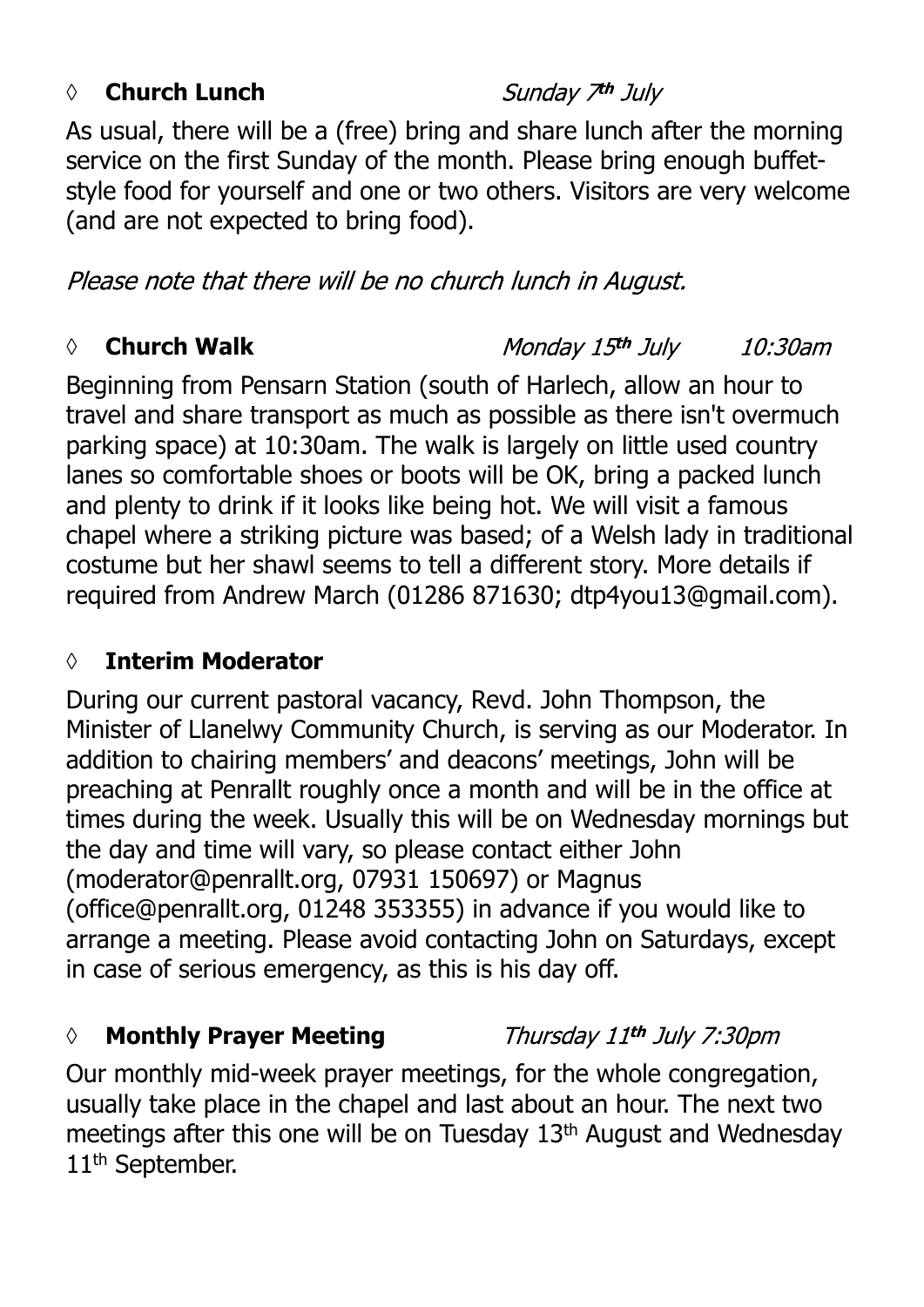# **◊ Pastoral Help**

If you have issues of concern about your own or someone else's welfare, please contact a member of the Pastoral Care team: Adrienne Ferrada; Gwen Hicks (353648); Geoff Moore (410582); Lawrence Moss (713793); Helen Thomas (600174); Roshni Verghese (07967 320048).

#### **◊ Pray for Penrallt Every Day**

We believe in prayer and encourage people to pray. You can send prayer request to our electronic diary via office@penrallt.org (there are also prayer cards in the church porch that you can fill in). Better still, you can receive the prayer diary straight to your inbox every Monday (or occasionally later in the week) by emailing the office now and requesting to be put on the list. For more immediate and interactive sharing of prayers, search on Facebook for *Penrallt Prayer Point* and send a request to join our group.

#### **◊ Rough Sleepers**

We do not recommend giving money directly to the rough sleepers in Upper Bangor. You will find labelled envelopes in the porch for a gift that will buy meal vouchers which are distributed to the homeless by the Cathedral; this certainly would be a more meaningful form of help.

#### *◊* **Sunday Afternoon Services** Sunday 7th July  $2:15$ pm

On the first Sunday afternoon of the month we usually take a short service at a local residential home. From June onwards we will be going to Haulfre (in Llangoed, near Beaumaris) every month. The services start at 2:15pm and last roughly half an hour.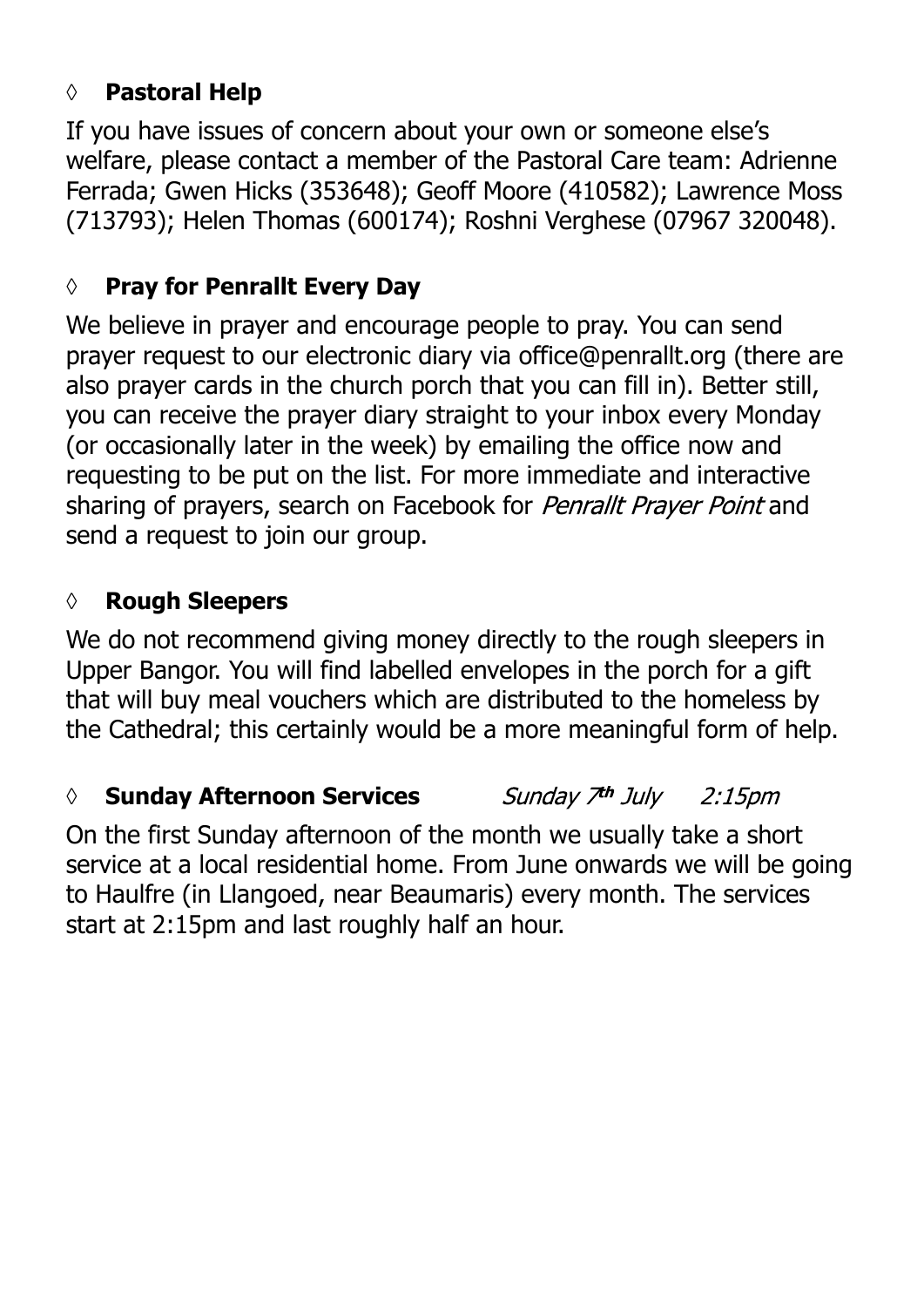



Following Jesus where<br>the need is greatest

Tearfund is a Christian charity, called to follow Jesus wherever the need is greatest around the world.

We help communities overcome the worst effects of poverty and disasters. We believe that the same people who face these issues also have the best ideas and how to overcome them.

"The earth is the Lord's and everything in it" (Psalm 24:1). When faced with major global issues such as climate change and pollution it is easy to become overwhelmed. We might say it is not my fault, leave it to the politicians, we might think "who cares if I use plastic bags or buy lots of plastic packaging – I am only one person what difference can I make?". The way we look after the environment is a moral and spiritual issue. What we do in our daily lives does matter  $-$  God sees and honours the efforts we make, even if they seem small to us and together we can make a difference.

This month I would like to highlight two projects that we in Penrallt Church could participate in.

# 1. **To beat poverty and injustice we need to tackle waste.**

2 billion people in the world's poorest countries are living and working amongst piles of waste because their rubbish is not collected. That is 1 in 4 people on the planet who are drinking polluted water, breathing toxic air and battling sickness. This causes up to a million deaths a year. The waste mountains are growing. It is estimated that each of us in the UK throws away 4000 pieces of plastic each year.

Could you make a pledge and reduce your plastic consumption? Think before you buy food in plastic containers; lobby your MP.

# 2. **Having fresh water and proper sanitation is at the heart of escaping poverty in so many ways.**

Change someone's access to these and you transform their whole life. Almost 1 in 3 people in the world  $-$  2.3 billion people  $-$  do not have